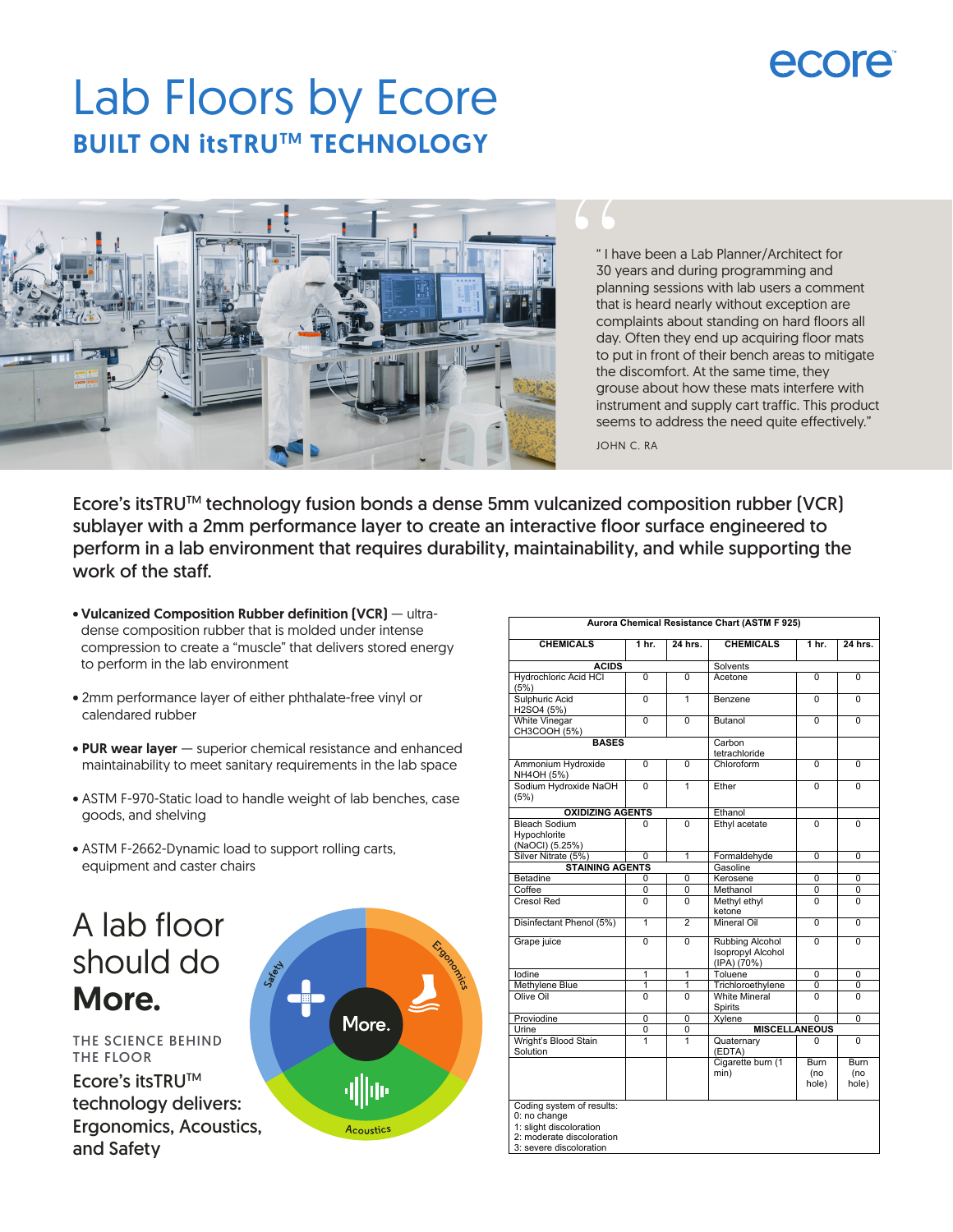## More comfortable & ergonomic

# Because wellness matters



Ecore creates better ergonomic outcomes for people interacting with surfaces throughout the built environment. There are several key dynamic forces that directly impact the ergonomic performance of a flooring product:

Force Reduction = the percentage of the force of impact that is reduced by the surface.

**Energy Restitution** = the percentage of the force of impact that is returned to the source.



The objective is to create surfaces that meet the basic hardness requirement, while maximizing both Force Reduction and Energy Restitution given the activities of the staff in the space. Creating a balance between these two dynamic forces results in enhanced Ergonomic benefits for the user.

This balance is represented by  $NRG = Force Reduction \longleftrightarrow Energy Restitution$ 

### The A-B-C's of Ergonomics

### Anti-fatigue

Anti-fatigue has been the attribute of choice for lab/ergonomic flooring applications. Ecore focuses on ergonomics in a more comprehensive way than other flooring manufacturers. We have engineered our floors to provide force reduction and energy restitution, in order to make a floor more comfortable, efficient, and effective for the people that are working on them.

### Balance

Having the right balance in a surface becomes critical over time. At the end of the work day, using a surface that has the right balance of force reduction and energy restitution will result in the user having more energy and less pain and discomfort. The result: an optimal balance between comfort and fatigue resulting in enhanced wellness for the staff.

### **Consistent**

The entire floor should have the same surface quality to reduce balance adjustments for standing, walking, or rolling. An ergonomic floor should eliminate trip hazards and other roller mobility challenges. Reduction in chronic pain may lead to improved productivity and quality of care, less absenteeism, fewer workman comp claims and an overall improvement in quality of life for dedicated staff.



How Ergonomic is Your Surface?\*

% Energy Restitution



1. Concrete 2. Heterogeneous Sheet Vinyl 2mm 3. Rubber Sheet 2mm 4. Homogeneous Sheet Vinyl 2mm 5. VCT 6. Linoleum 7. Bounce 2 Motivate 8. Aurora Motivate 9. Carpet 34oz 1/10 ga loop \*Based on the Deltec Test



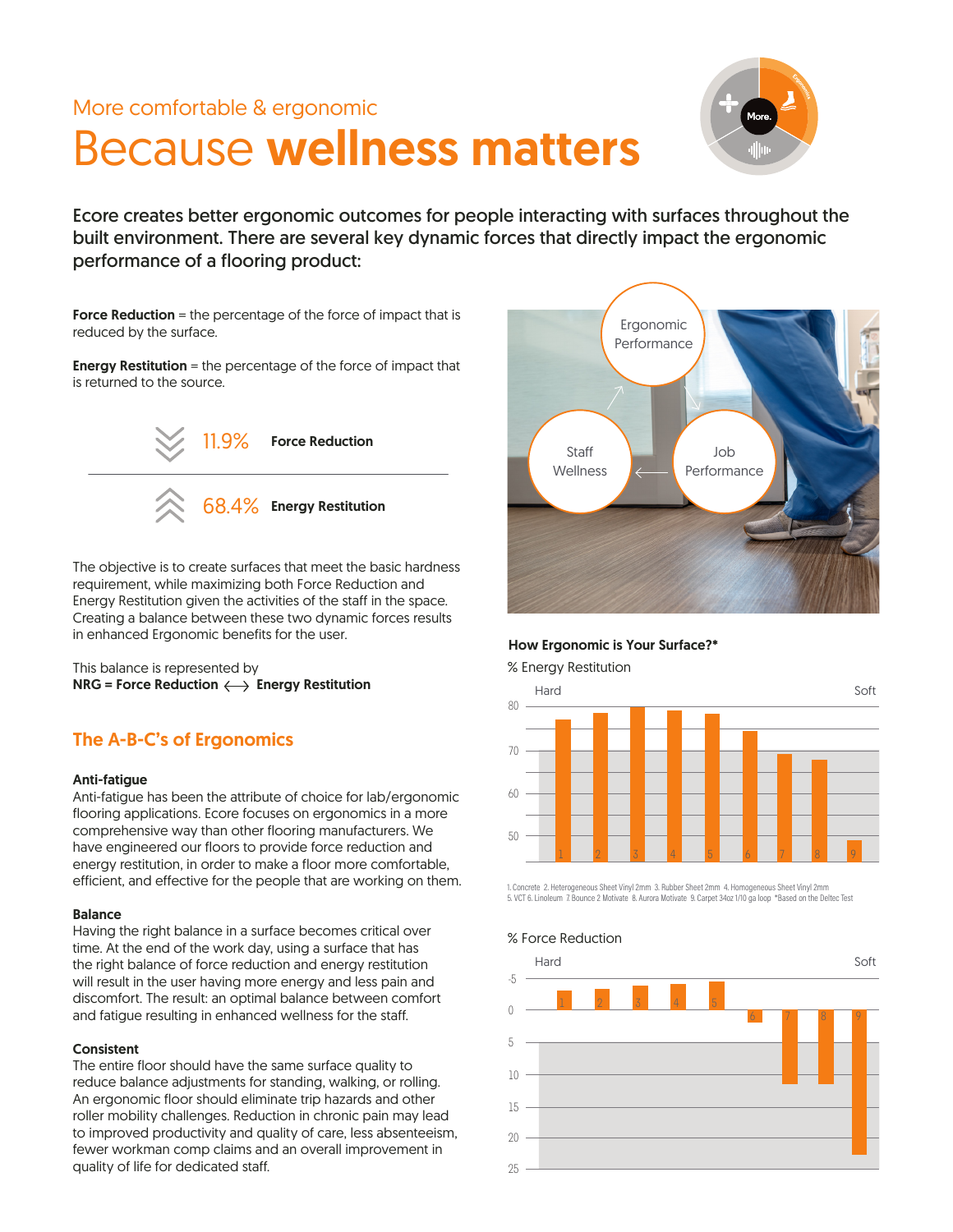# The power of acoustics Because noise matters



Reducing the level of noise in a laboratory environment may result in fewer distractions, less stress, better focus, enhanced communication, and optimal efficiency for the users.

Floor impact sound can be a major source of noise in a multitude of spaces, such as laboratories, hospitals, schools, and offices. In late 2018, ASTM introduced a new standard for measuring the floor impact sound of various floor coverings (ASTM E3133). This standard focuses on sound generated in a room and measured in the room.

Flooring featuring itsTRUTM technology soften the impact, resulting in less impact noise from footsteps, rolling carts and dropped objects. ItsTRU™ technology offers the benefit of enhanced acoustics while satisfying laboratory requirement for sanitary and easy-to-clean surfaces.





Floor Impact Sound Levels (per ASTM E3133)

*Testing was performed by Intertek, an independent IAS-certified lab in York, PA. The "SV with comfort base layer" sound level was provided from the manufacturer's published test data.*

Ecore's itsTRU™ technology is engineered to reduce the sound generated by impact energy. By striking the perfect balance between force reduction (energy absorbed by the surface) and energy restitution (stored energy released into the object), premium rubber flooring changes the characteristics of sound and reduces noise levels. VCT and LVT generate a 146% increase in perceived loudness relative to fusion-bonded flooring products.

|                       | Decibel Testing | <b>Force Reduction</b> | <b>Energy Restitution</b> |
|-----------------------|-----------------|------------------------|---------------------------|
| Ecore Aurora Motivate | 77 dB[A]        | $11.2\%$               | 67.4%                     |
| 3mm Calendared Rubber | 83 dB[A]        | $-0.2\%$               | 80.6%                     |